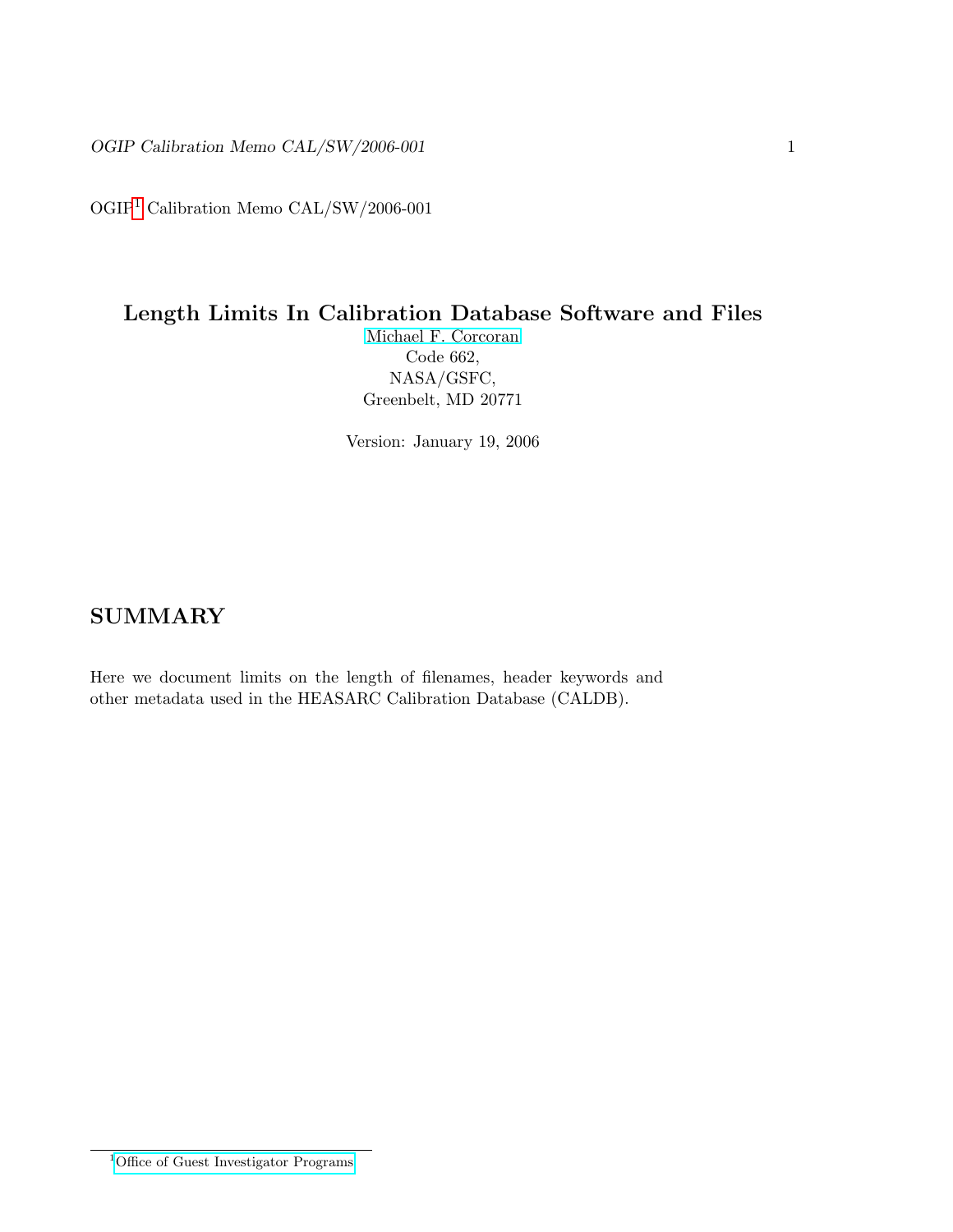## LOG OF SIGNIFICANT CHANGES

| Release<br>Date | Sections Changed | <b>Brief Notes</b> |
|-----------------|------------------|--------------------|
| 2006 Jan 19     | A 11             | Original Version   |
| $2006$ Jan $23$ | 83               | added              |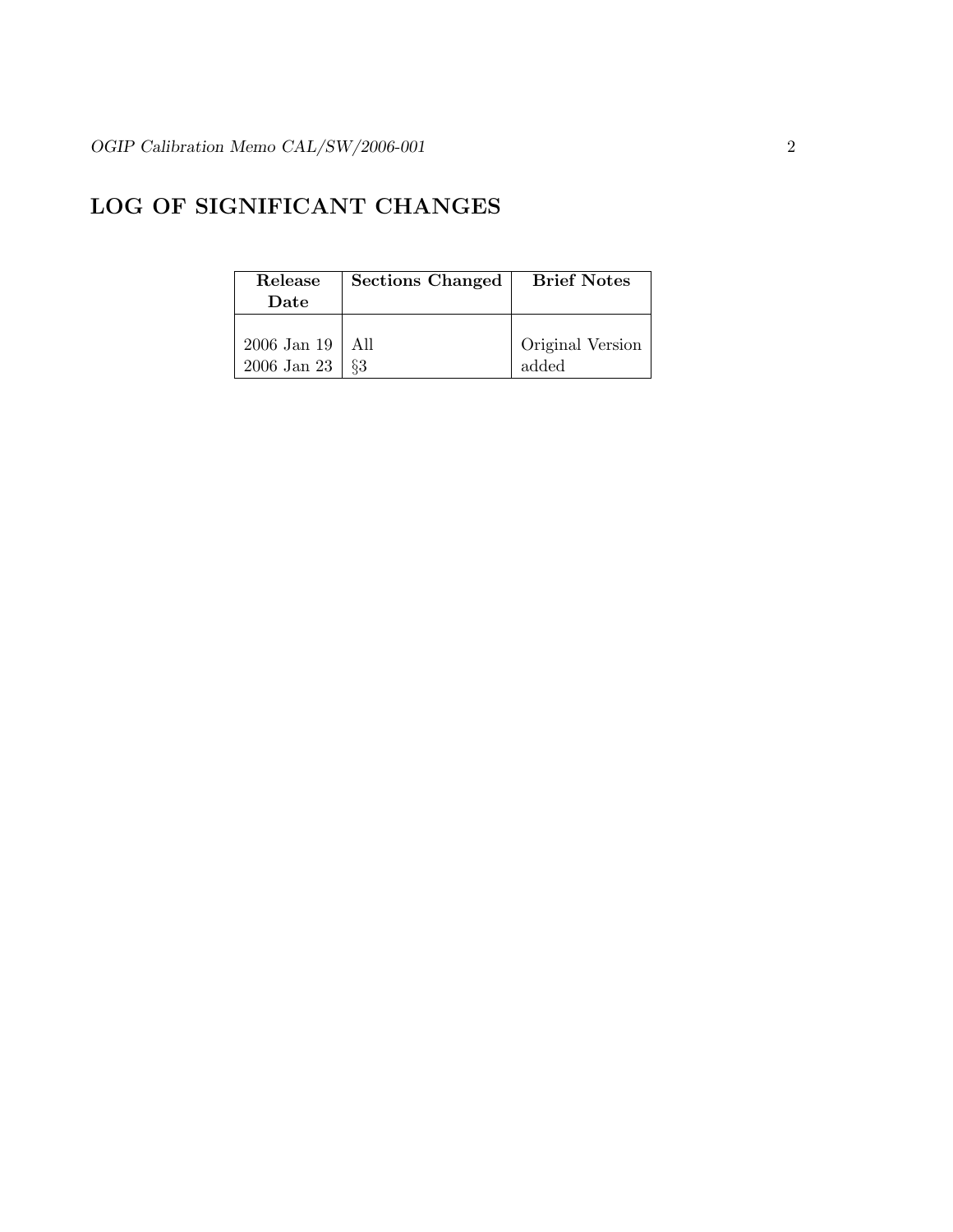# Contents

| 1 Introduction                               | $\boldsymbol{4}$         |
|----------------------------------------------|--------------------------|
| 2 Length Limits on Calibration File Metadata | $\boldsymbol{\Delta}$    |
| 3 Case Sensitivity                           | $\boldsymbol{\varDelta}$ |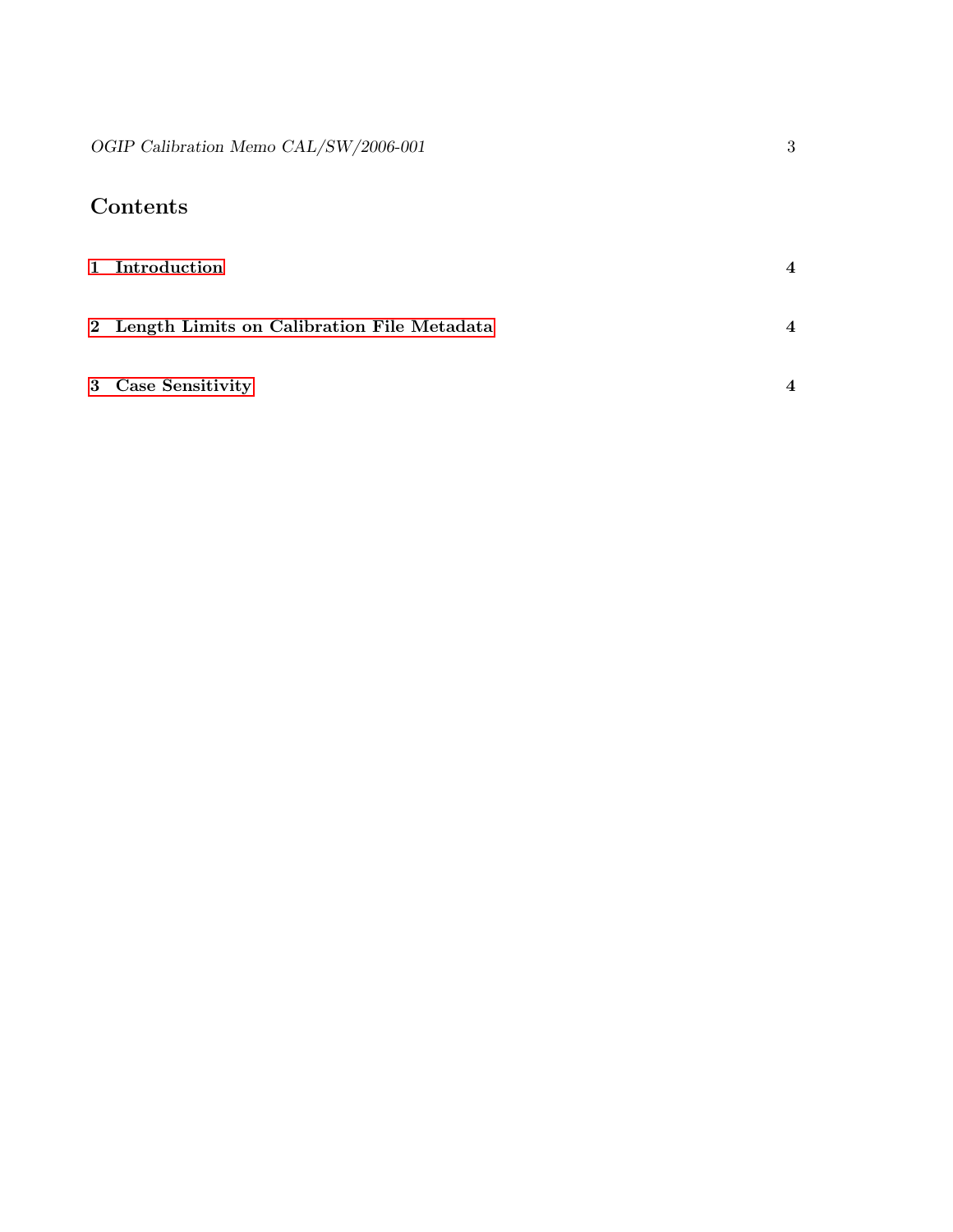#### <span id="page-3-0"></span>1 Introduction

The only sin is limitation. Emerson, "Circles," Essays, First Series (1841, repr. 1847)

The HEASARC Calibration Database [\(CALDB\)](http://heasarc.gsfc.nasa.gov/docs/heasarc/caldb/) uses file metadata in order to identify files in the calibration archive uniquely. Software uses this metadata to retrieve calibration files from the archive. Since the CALDB software is largely written in FORTRAN, and because calibration files use FITS formats for data storage, there are implicit limitations to these metadata. Exceeding these limits can provoke unwanted results by, for example, truncating values. These limits are documented here.

### <span id="page-3-1"></span>2 Length Limits on Calibration File Metadata

The limits on Calibration file metadata are given in table [1.](#page-4-0) Calibration file metadata are both stored in individual calibration file extensions as FITS header keywords and/or given in calibration index files as column names for each indexed FITS file extension. CALDB users and creators and managers of calibration databases using the HEASoft package should be aware of these limits.

In table [1,](#page-4-0) column 1 gives the name of the metadata column in the calibration index file, while column 2 gives the name of the corresponding keyword to be used in the FITS file extension header. Note that some of the columns in the calibration index file (like CAL DIR, CAL FILE, etc) are only populated when the FITS extension is indexed and do not correspond to extension header keywords.

The mandatory calibration file extension header keywords are defined in CAL/GEN/92-011, ["Required and Recommended FITS keywords for Calibration Files",](http://heasarc.gsfc.nasa.gov/docs/heasarc/caldb/docs/memos/cal_gen_92_011/cal_gen_92_011.html) while calibration index files are discussed in CAL/GEN/92-008, ["Calibration Index Files"](http://heasarc.gsfc.nasa.gov/docs/heasarc/caldb/docs/memos/cal_gen_92_008/cal_gen_92_008.html)

#### <span id="page-3-2"></span>3 Case Sensitivity

The HEASARC CALDB is not case-sensitive. Metadata values can be entered either as lower or upper case in a calibration index file, but the calibration data retrieval software (the subroutine gtcalf) converts all such values into upper case. Similarly the calibration data retrieval software converts user input into upper case before comparing to the calibration index file metadata in order to determine the appropriate calibration file.